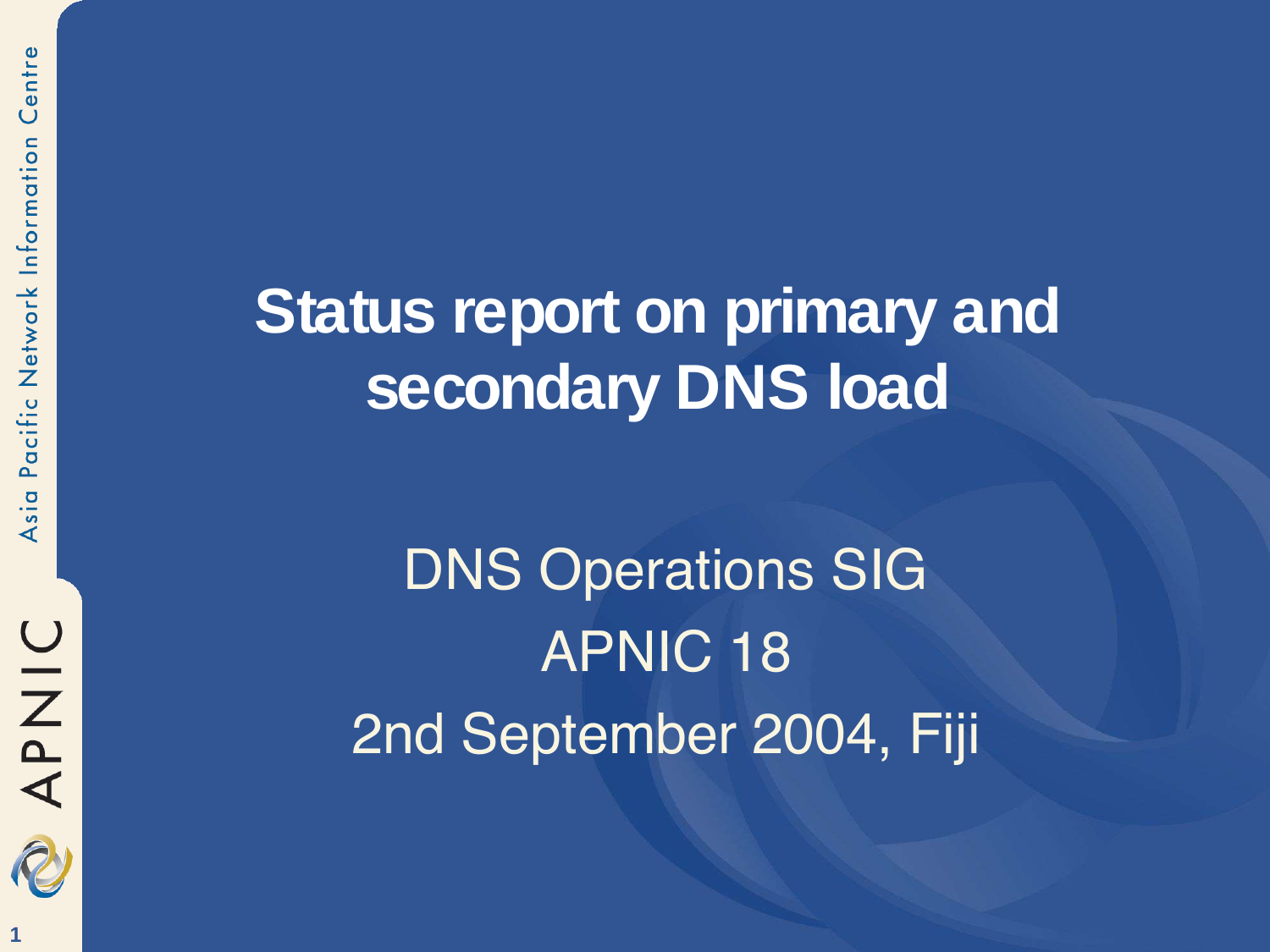#### **Summary**

• New data collection method • Primary load • Secondary load • Conclusions • Discussion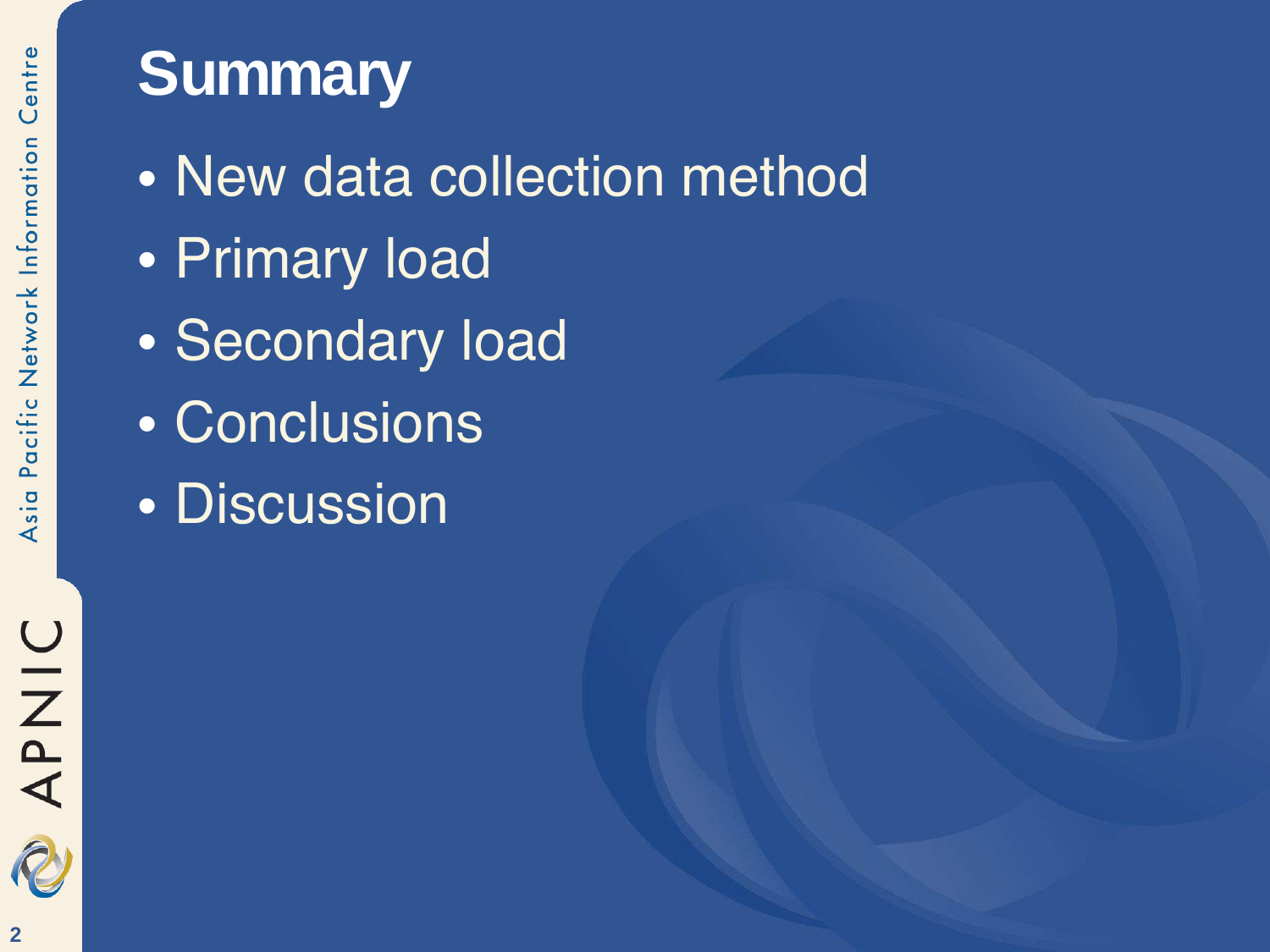# APNIC 2

# **New Statistics gathering process**

- Started May '04
- Improved accuracy
	- •Every query/answer counted
- Allowing quantitative analysis
	- •Per zone inspection
	- •Query response analysis
- Historical data not yet imported
	- Measures not fully compatible
	- •Does not 'replace' old method augments!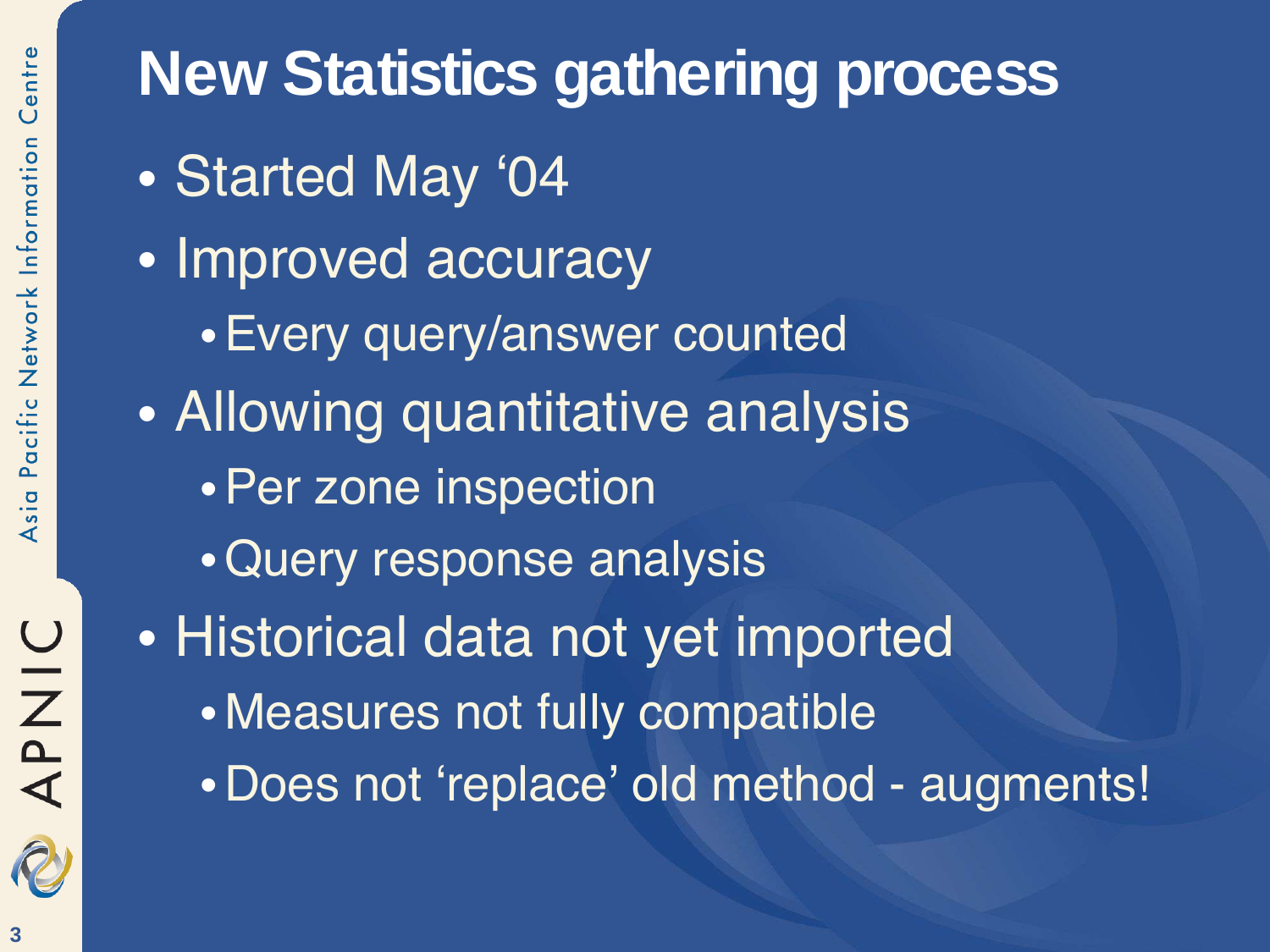**Primary load** • Primary Servers • ns1.apnic.net (AU)

• ns3.apnic.net (JP)

• ns4.apnic.net (HK)



• All servers authoritative for the same zones.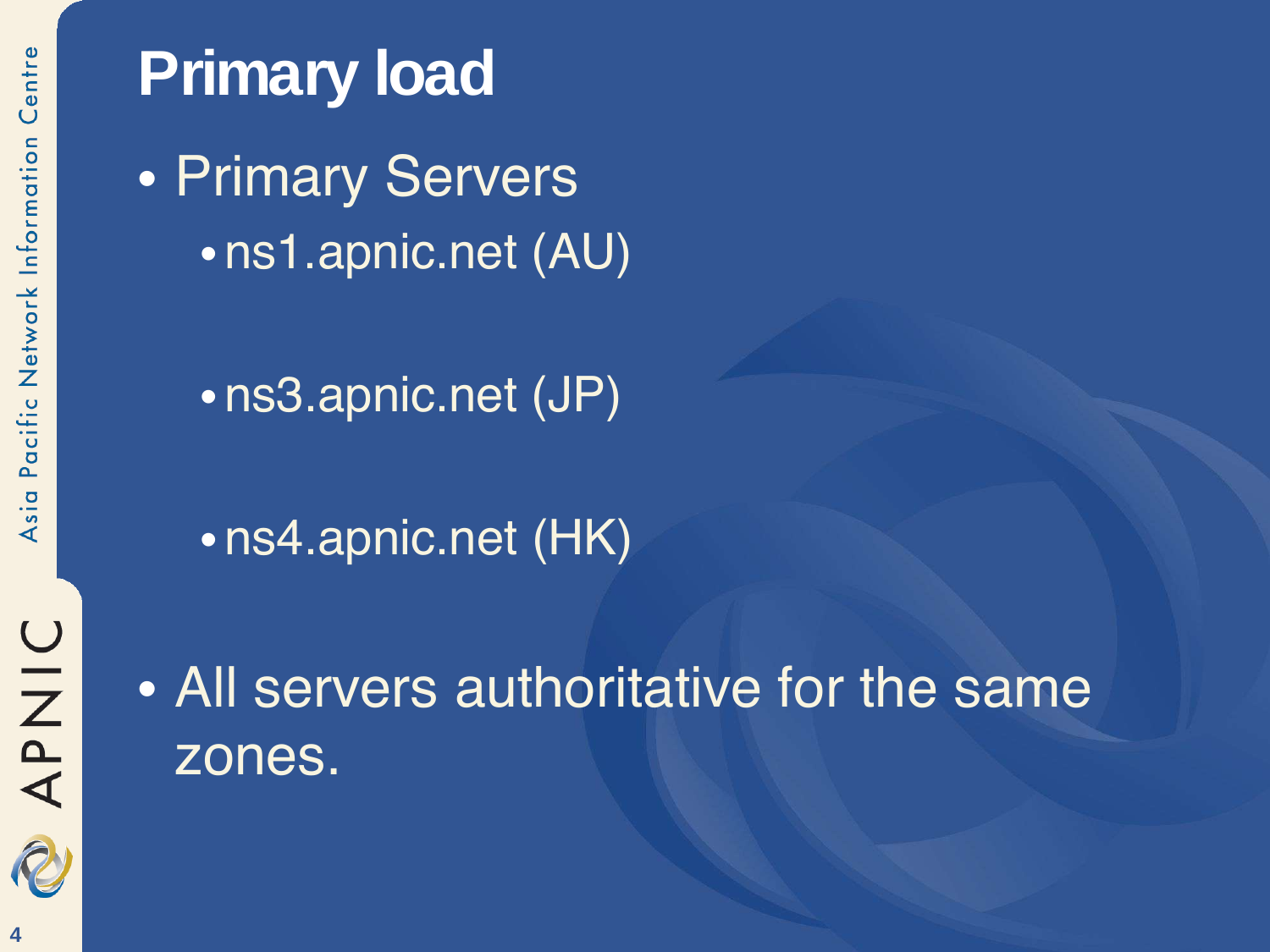# **Primary**



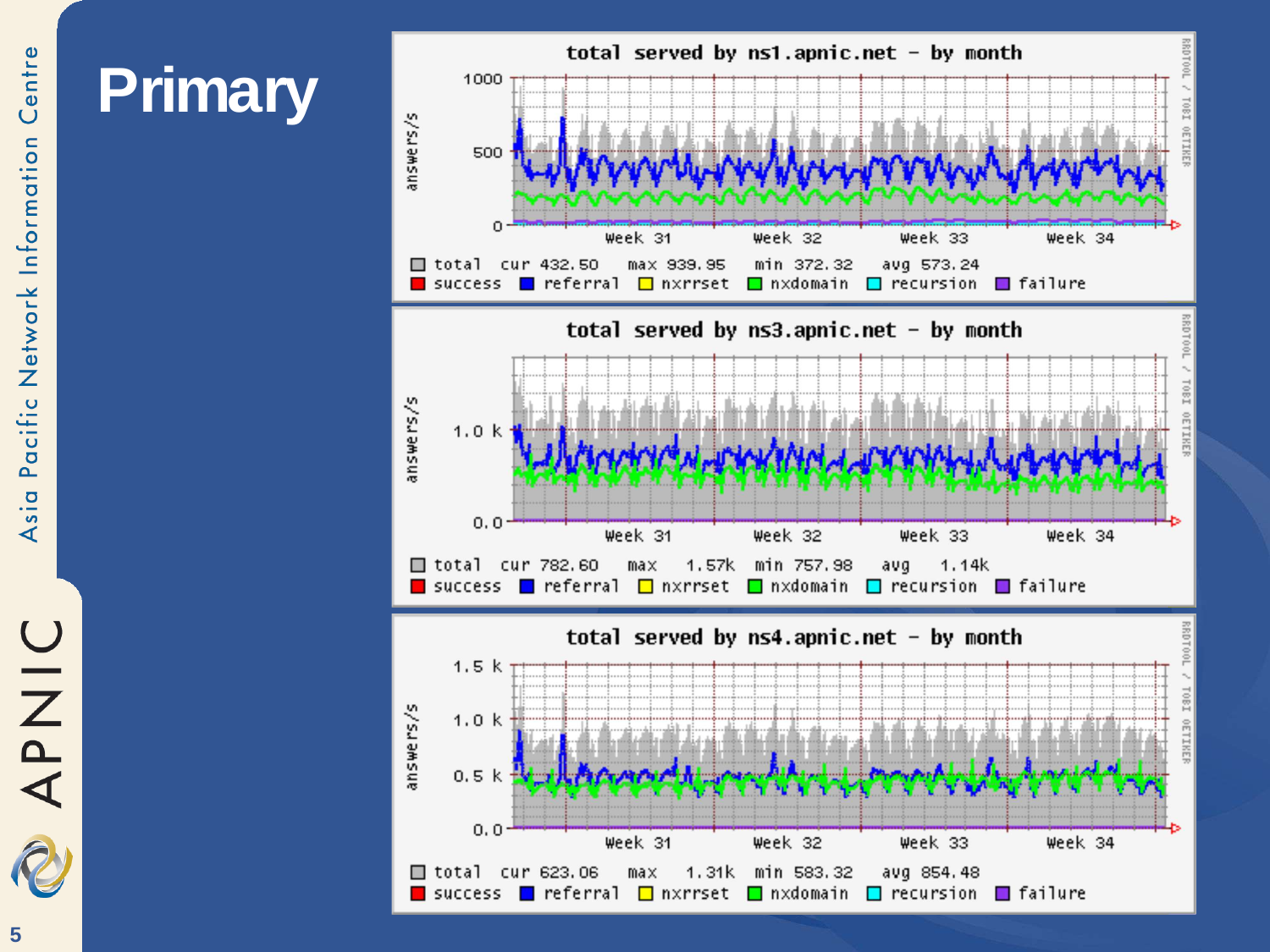

# **Primary zones**

• Zones • 15 in-addr.arpa zones • 6 ip6.arpa zones • A "good" zone • Low NXDOMAIN •High referral

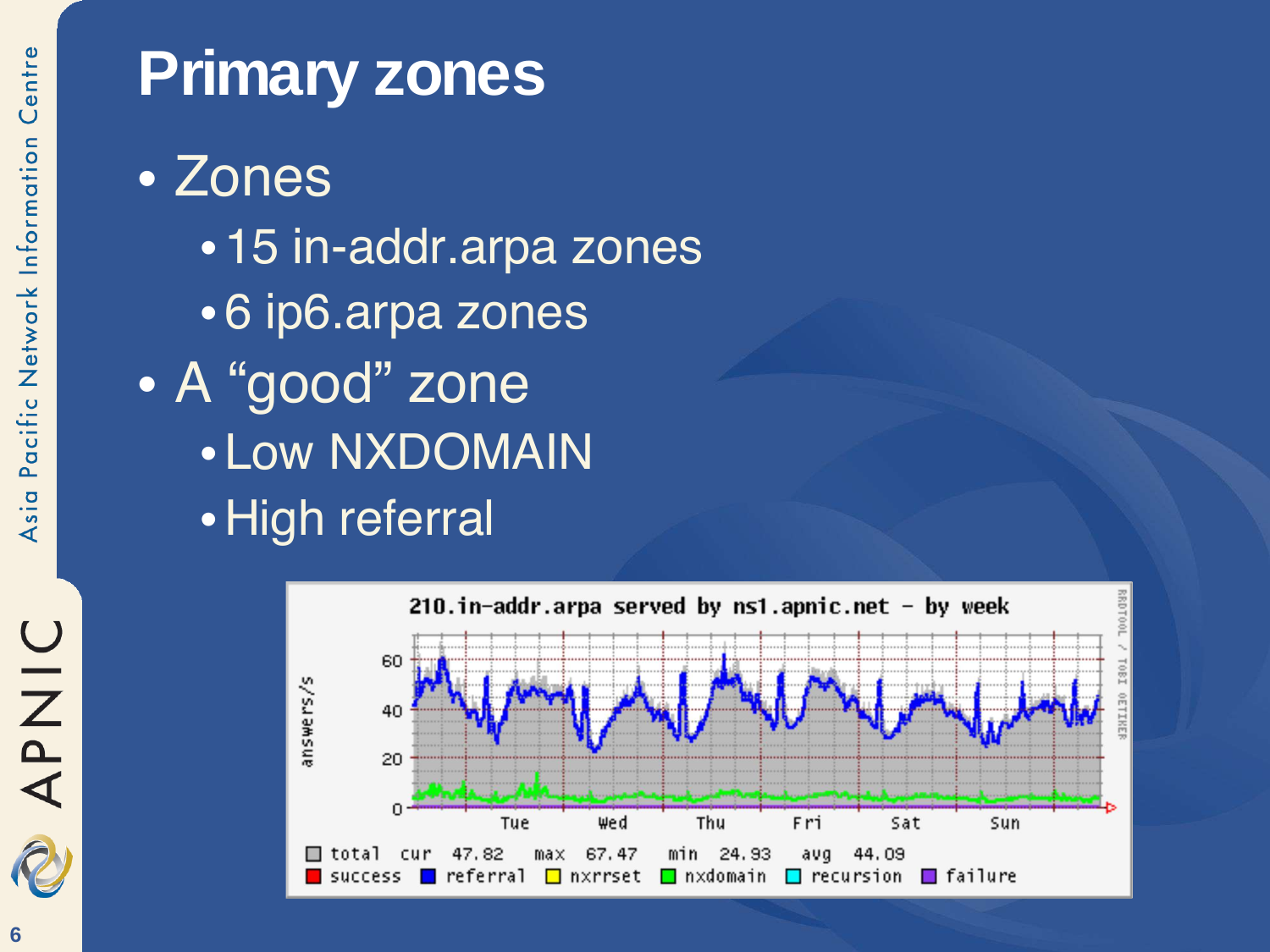### **Top 5 primary zones**

- 1. 61.in-addr.arpa
- 2. 218.in-addr.arpa
- 3. 221.in-addr.arpa
- 4. 202.in-addr.arpa
- 5. 219.in-addr.arpa



O NAP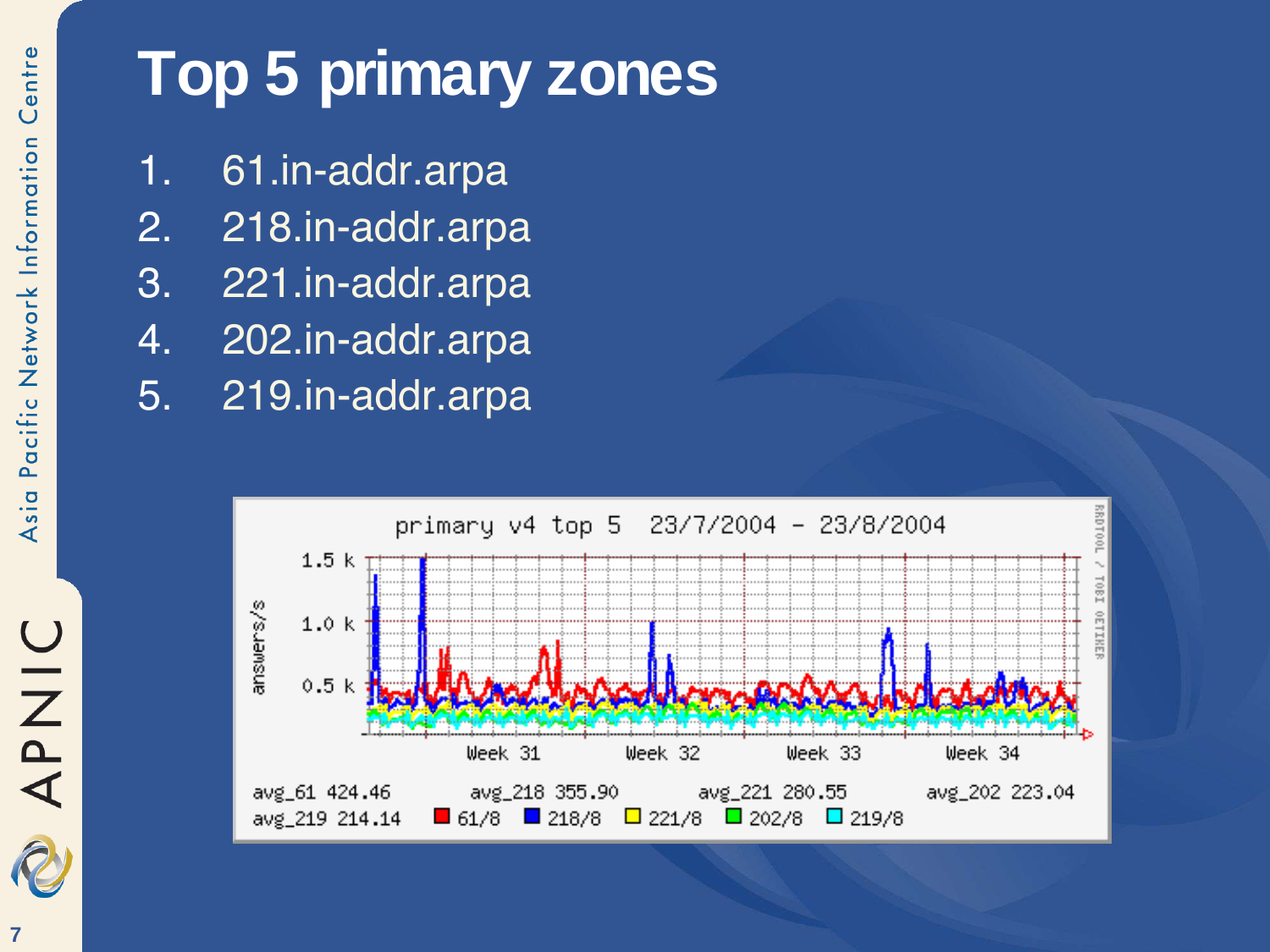APNIC R

**Secondary load** • Secondary Servers

• sec1.apnic.net (AU)

• sec3.apnic.net (JP)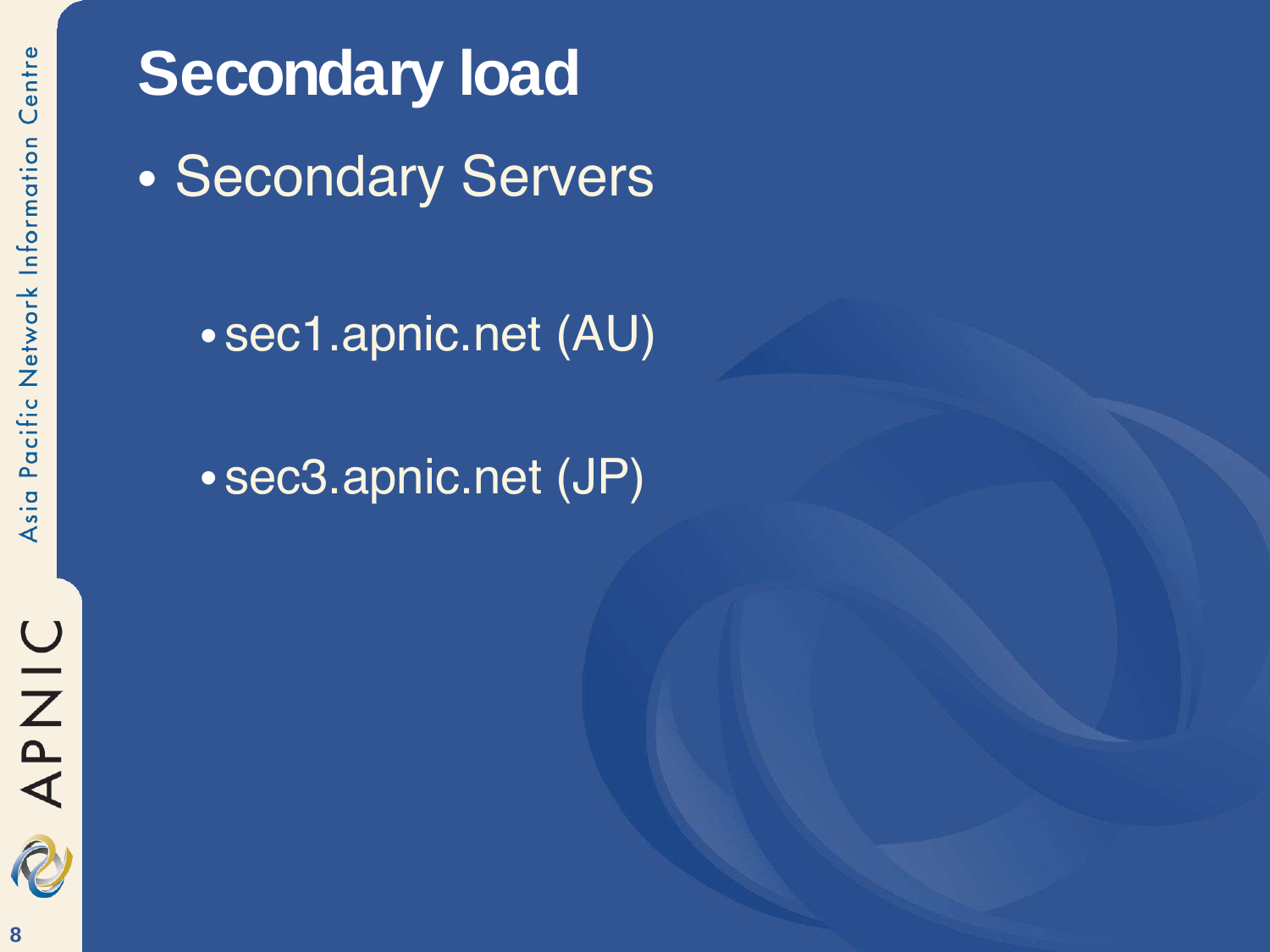#### **Secondary**





**9**

**APNIC**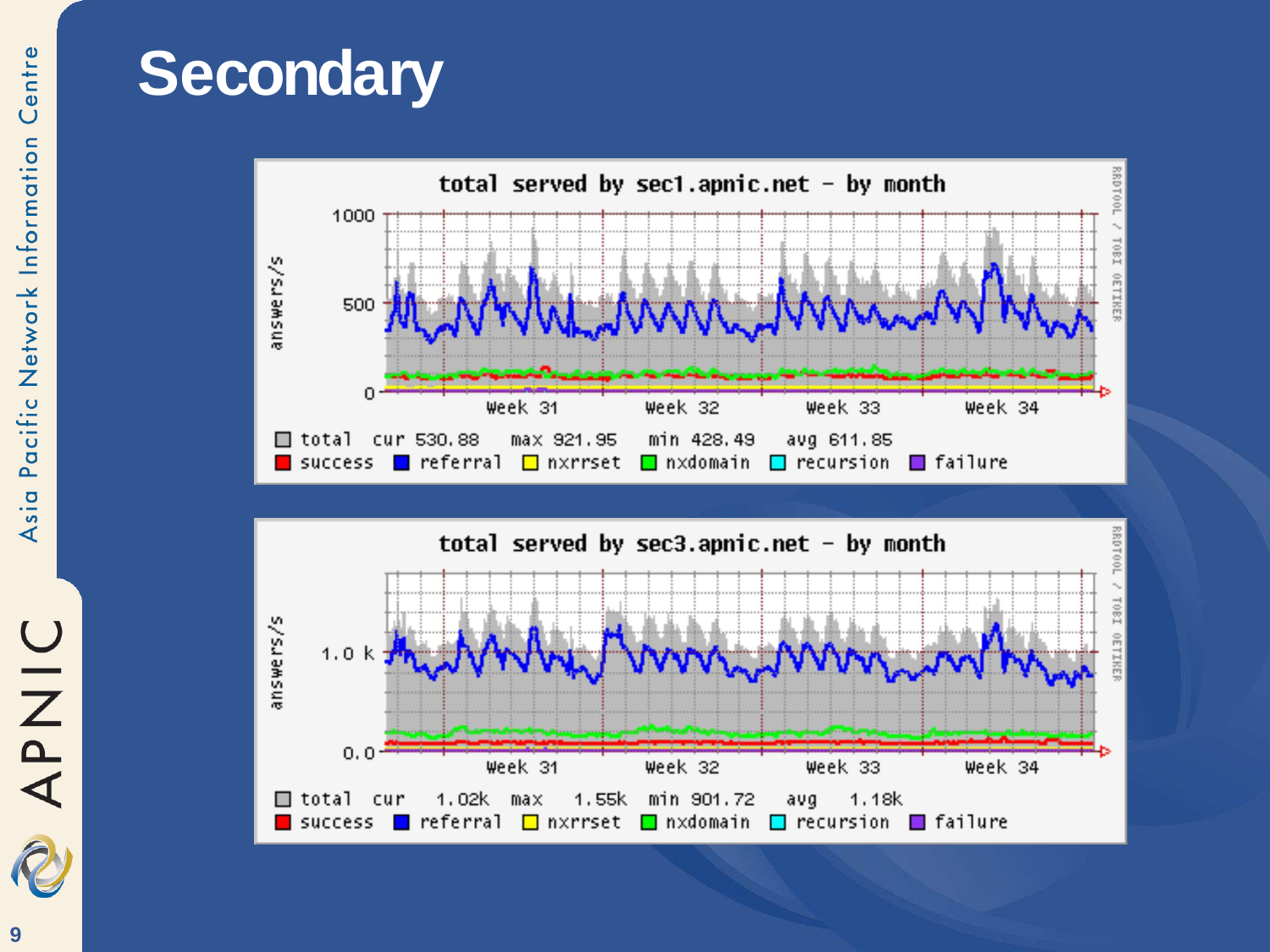

#### **Secondary zones**

- 13 ccTLD
- 88 Member's in-addr.arpa
- 22 in-addr.arpa from other RIRs
- 32 ip6.arpa zones •All from RIRs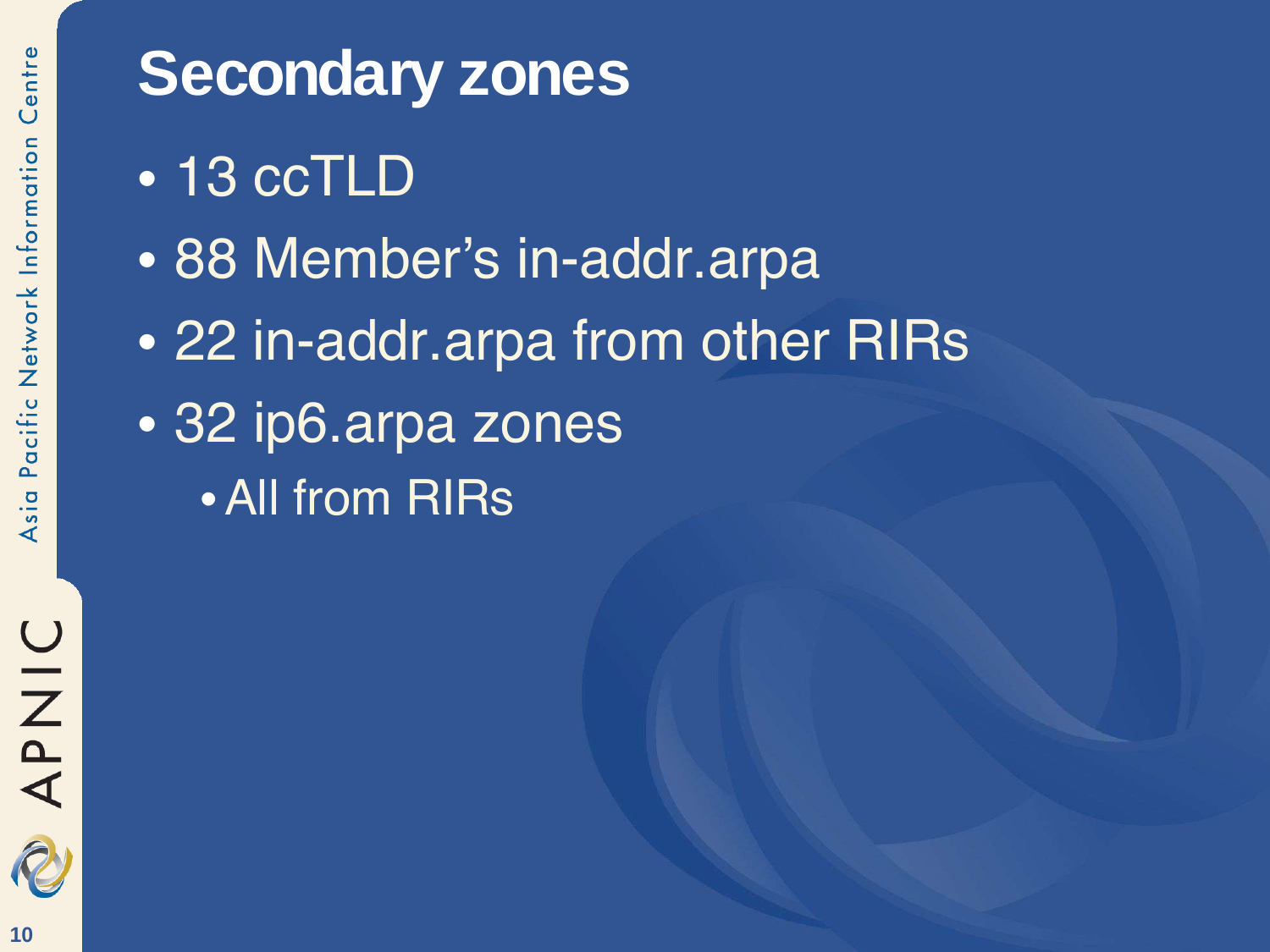#### **Top 5 secondary zones**

- 1. 200.in-addr.arpa (LACNIC)
- 2. 213.in-addr.arpa (RIPE)
- 3. 217.in-addr.arpa (RIPE)
- 4. 81.in-addr.arpa (RIPE)
- 5. 62.in-addr.arpa (RIPE)



APNIC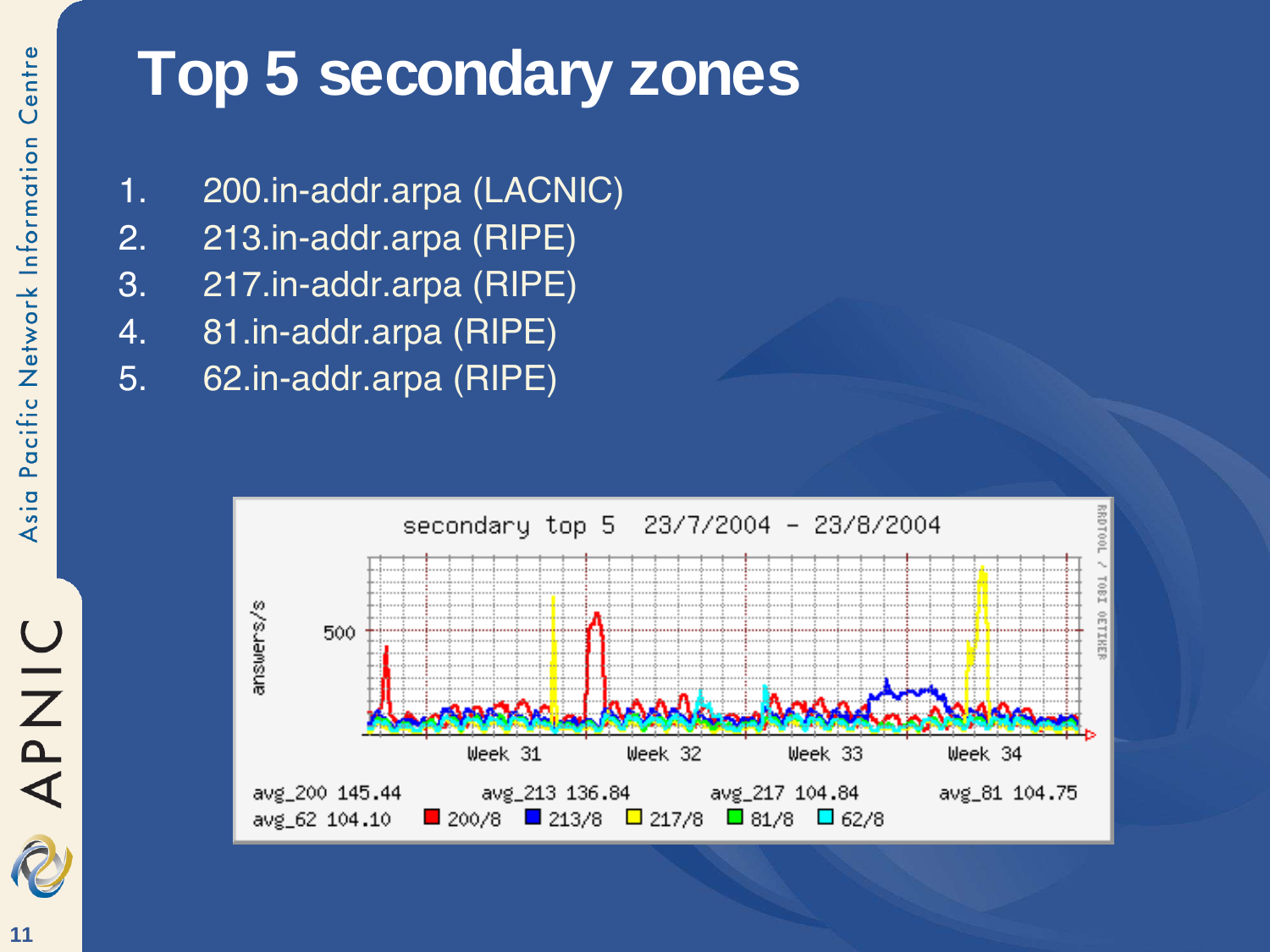#### **Conclusions**

•Capacity planning / Server load • Servers running free from strain

•APNIC can house additional member secondary services for \*.arpa

•Will be able to handle DNSSEC • Based on measures from inter RIR co-ordination.

**OINAR** 

• Less than 10mb in total network traffic